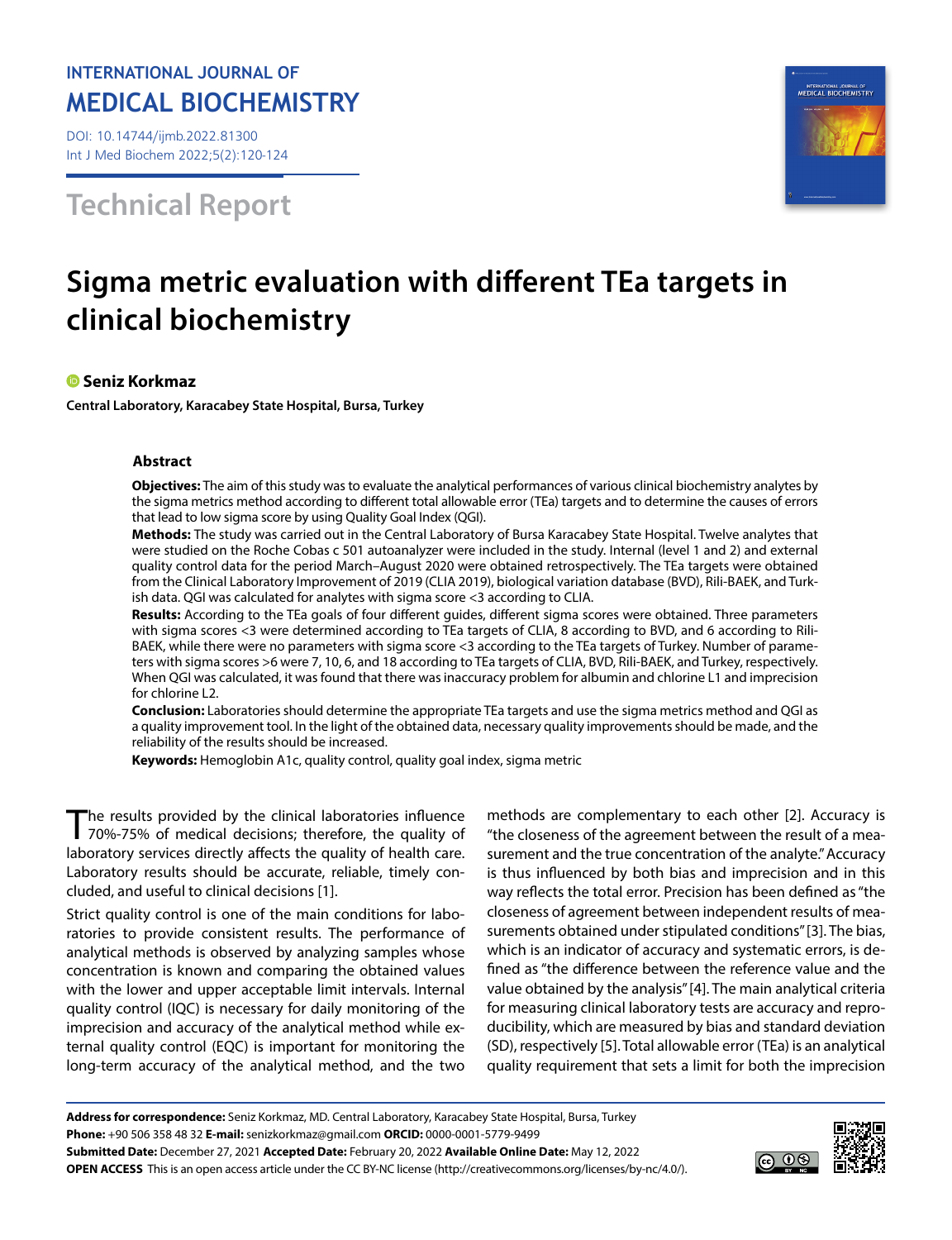(random error) and bias (systematic error) that are tolerable in a single measurement or single test result [6].

Various additional quality indicators have been developed for laboratories to incorporate into their quality management principles. The Six Sigma method is one of the popular quality management system tools used for process improvement [7]. The Six Sigma strategy measures the degree to which any process deviates from its goal. The sigma metric approach is seen as the evolution of total quality management by clarifying the goals for a more quantitative assessment of process performance and process improvement. The sigma value indicates how often defects are likely to occur; the higher the sigma value, the less likely the process will produce defects [8]. Six Sigma (σ) is a world-class quality target, while Three Sigma is the minimum acceptable level in the sigma metric quality assessment [9]. In the Westgard proposal, the target range is determined according to the TEa. Accordingly, the sigma score for the analytical course of each analyte is calculated by the sigma equation [10].

Quality Goal Index (QGI) refers to a relative extent to which both accuracy and imprecision meet their own quality goals [11]. It is used to examine the cause of the low sigma score in analytes. QGI <0.8 indicates that an improvement in precision is required, QGI between 0.8 and 1.2 indicates an improvement in precision and accuracy, and QGI >1.2 indicates an improvement in accuracy [12].

Our study aimed to compare the TEa goals determined by the government circular in Turkey with other guidelines, evaluate the effect of different TEa goals on sigma values, and determine the causes of errors that lead to low sigma scores.

#### **Materials and Methods**

Our study was conducted in the Central Laboratory of Karacabey State Hospital in Bursa. IQC and EQC data studied in the March-August period of 2020 were obtained retrospectively.

Albumin (ALB), alkaline phosphatase (ALP), alanine transaminase (ALT), aspartate transaminase (AST), glucose (GLU), chlorine (Cl), total cholesterol (CHOL), creatinine (CREA), lactate dehydrogenase (LDH), triglyceride (TG), total protein (TP), and urea analytes, which were studied on the Roche Cobas c 501 (Roche Diagnostics, Tokyo, Japan) autoanalyzer, were included in the study. ALB was studied using BCG colorimetric method, while ALP was studied using IFCC (ALP-AMP), ALT and AST were studied using IFCC (UV without P5P) methods. GLU was determined by hexokinase enzymatic method, Cl by ISE indirect, CHOL by enzymatic colorimetric (CE-CHOD-POD) method, CREA by Jaffe colorimetric kinetic method (alcaline picrate), LDH by pyruvatelactate method, TG by enzymatic endpoint (GPO) method, TP by biuret, and urea by urease and GDH kinetic method.

CV% values were calculated using the formula CV(%)=(SD/x)  $\times$ 100 from two levels of IQC samples studied daily (PreciControl ClinChem Multi 1 and 2, Roche Diagnostics GmbH, Mannheim, Germany). (L1=IQC level 1 and L2=IQC level 2).

Bias was calculated using the monthly EQC reports (Oneworld System Accuracy, Canada) from March to August using the formula bias%=[(test result-average EQC value of test)/average EQC value of test]×100. Six months' average bias% values for each test were used in calculating sigma values.

The sigma value was calculated using the formula: sigma (σ)=(TEa%-bias%)/CV%. TEa targets were obtained from CLIA 2019 (Clinical Laboratory Improvement of 2019), biological variation database (BVD) (desirable), Rili-BAEK, and Turkish government data [13-16]. The minimum acceptance limit for sigma was considered to be 3 sigma level. QGI was calculated by the formula: QGI=bias/1.5×CV% [12].

All calculations were performed using the Microsoft Excel software.

#### **Results**

The 6-month average CV% values were 1.35-3.26 for L1 and 1.22-3.76 for L2 (Table 1). The CV% values of all parameters were below 5%, which indicates good repeatability. The mean bias% values and sigma values calculated for both levels based on different TEa targets, and QGI ratios are presented in Table 1.

The parameters were divided into three groups according to their sigma levels. Tests with sigma levels below 3 and having poor quality performance constituted group 1. Group 2 tests were the tests with sigma values between 3.0 and 5.99 and had an acceptable quality performance. Group 3 tests were the tests that had sigma levels above 6, meaning a world-class quality. Table 2 shows the distribution of analytes grouped according to the calculated sigma values.

Because they were calculated using different TEa targets, the sigma metric performances of the analytes were also found to be different. Three parameters with sigma scores <3 were determined according to CLIA, 8 according to BVD, and 6 according to Rili-BAEK, while there were no parameters with sigma score <3 according to the TEa targets of Turkey. The number of parameters with sigma scores >6 were 7, 10, 6, and 18 according to CLIA, BVD, Rili-BAEK, and Turkey, respectively. To determine the reason for the poor performance of the analytes with sigma <3 according to CLIA, QGI was calculated. There were inaccuracy problems for ALB and Cl L1 and imprecision problems for Cl L2.

#### **Discussion**

Sigma metrics are used in many fields in clinical laboratories, such as monitoring and auditing the performance of tests, establishing individual quality criteria, and quality improvement plans [5, 10, 17]. In our study, the analytical performances of clinical biochemistry analytes were evaluated sigma metrically. For each analyte, four different sigma values were calculated based on the CLIA, BVD, Rili-BAEK, and Turkey TEa targets with the same CV% and bias values. We aimed to determine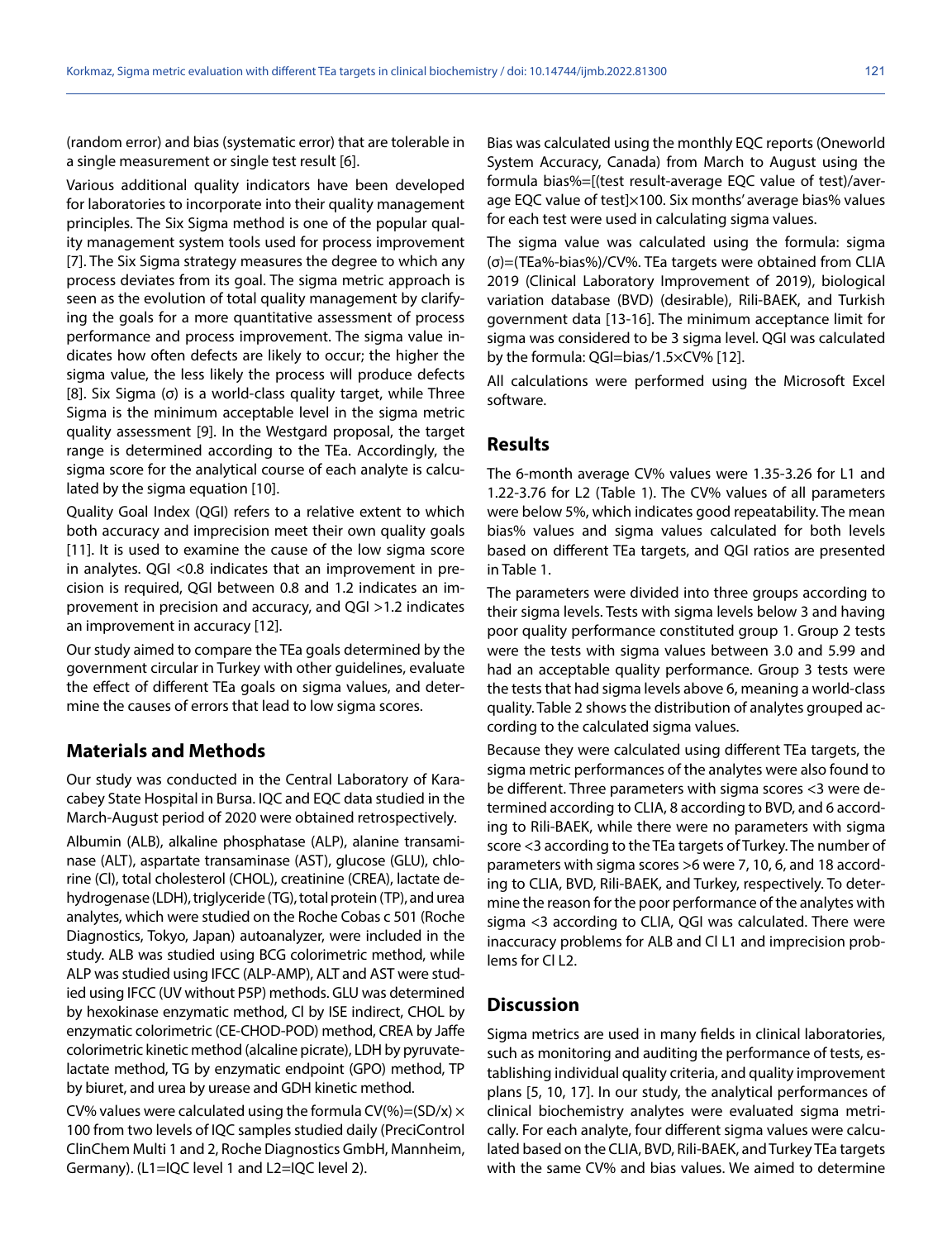| Table 1. CV%, bias%, TEa, and sigma values for all analytes for L1 and L2, and QGI ratios |      |             |            |             |                |            |                |                  |                |               |          |      |           |
|-------------------------------------------------------------------------------------------|------|-------------|------------|-------------|----------------|------------|----------------|------------------|----------------|---------------|----------|------|-----------|
|                                                                                           |      |             |            | <b>CLIA</b> |                | <b>BVD</b> |                | <b>Rili-BAEK</b> |                | <b>Turkey</b> |          |      |           |
|                                                                                           | CV%  | <b>Bias</b> | <b>TEa</b> | <b>TEa</b>  | $\pmb{\sigma}$ | <b>TEa</b> | $\pmb{\sigma}$ | <b>TEa</b>       | $\pmb{\sigma}$ | <b>TEa</b>    | $\sigma$ | QGI  | Problem   |
| ALB                                                                                       |      |             |            |             |                |            |                |                  |                |               |          |      |           |
| $\mathsf{L}1$                                                                             | 2.33 | 1.32        | 5.16       | $\,8\,$     | $2.9*$         | 4.07       | $1.2$          | 12.5             | 4.8            | $15\,$        | 5.9      | 2.05 | inacc     |
| L2                                                                                        | 1.86 |             | 4.39       |             | 3.6            |            | 1.5            |                  | 6.0            |               | $7.4$    |      |           |
| <b>ALP</b>                                                                                |      |             |            |             |                |            |                |                  |                |               |          |      |           |
| L1                                                                                        | 3.26 | 5.00        | 10.38      | 20          | 4.6            | 12.04      | 2.2            | 11               | 1.8            | 30            | 7.7      |      |           |
| L2                                                                                        | 3.76 |             | 11.21      |             | $4.0$          |            | 1.9            |                  | 1.6            |               | 6.6      |      |           |
| ALT                                                                                       |      |             |            |             |                |            |                |                  |                |               |          |      |           |
| $\mathsf{L}1$                                                                             | 2.46 | 0.05        | 4.11       | 15          | 6.1            | 27.48      | 11.1           | 11.5             | 4.6            | 20            | 8.1      |      |           |
| L2                                                                                        | 2.57 |             | 4.30       |             | 5.8            |            | 10.7           |                  | 4.4            |               | $7.7\,$  |      |           |
| AST                                                                                       |      |             |            |             |                |            |                |                  |                |               |          |      |           |
| L1                                                                                        | 1.58 | 0.74        | 3.35       | $15\,$      | 9.0            | 16.69      | 10.1           | 11.5             | 6.8            | $20\,$        | 12.2     |      |           |
| L2                                                                                        | 1.61 |             | 3.39       |             | 8.9            |            | 9.9            |                  | $6.7\,$        |               | 12.0     |      |           |
| GLU                                                                                       |      |             |            |             |                |            |                |                  |                |               |          |      |           |
| $\mathsf{L}1$                                                                             | 1.63 | 1.25        | 3.94       | $\,8\,$     | 4.1            | 6.96       | 3.5            | 11               | $6.0\,$        | $11$          | $6.0\,$  |      |           |
| L2                                                                                        | 1.71 |             | 4.06       |             | $4.0\,$        |            | 3.3            |                  | 5.7            |               | 5.7      |      |           |
| Cl                                                                                        |      |             |            |             |                |            |                |                  |                |               |          |      |           |
| L1                                                                                        | 2.14 | 0.74        | 4.28       | 5           | $2.0*$         | 1.5        | 0.4            | 4.5              | 1.8            | 9             | 3.9      | 1.06 | imp inacc |
| L2                                                                                        | 1.57 |             | 3.33       |             | $2.7*$         |            | 0.5            |                  | 2.4            |               | 5.3      | 0.78 | imp       |
| CHOL                                                                                      |      |             |            |             |                |            |                |                  |                |               |          |      |           |
| L1                                                                                        | 1.89 | 2.37        | 5.49       | 10          | $4.0\,$        | 9.01       | 3.5            | $\overline{7}$   | 2.4            | 11            | 4.6      |      |           |
| L2                                                                                        | 1.35 |             | 4.60       |             | 5.7            |            | 4.9            |                  | 3.4            |               | 6.4      |      |           |
| CREA                                                                                      |      |             |            |             |                |            |                |                  |                |               |          |      |           |
| L1                                                                                        | 2.57 | 1.27        | 5.51       | $10$        | 3.4            | 8.87       | 3.0            | 11.5             | 4.0            | 20            | 7.3      |      |           |
| L2                                                                                        | 2.31 |             | 5.09       |             | $3.8\,$        |            | 3.3            |                  | 4.4            |               | 8.1      |      |           |
| LDH                                                                                       |      |             |            |             |                |            |                |                  |                |               |          |      |           |
| $\mathsf{L}1$                                                                             | 1.42 | 1.61        | 3.95       | 15          | 9.4            | 11.4       | 6.9            | 9                | 5.2            | $21$          | 13.7     |      |           |
| L2                                                                                        | 1.37 |             | 3.86       |             | 9.8            |            | 7.2            |                  | 5.4            |               | 14.2     |      |           |
| ${\mathsf T}{\mathsf G}$                                                                  |      |             |            |             |                |            |                |                  |                |               |          |      |           |
| L1                                                                                        | 2.47 | 2.09        | 6.16       | 15          | $5.2\,$        | 25.99      | 9.7            | 9                | 2.8            | 15            | 5.2      |      |           |
| L2                                                                                        | 1.57 |             | 4.68       |             | 8.2            |            | 15.2           |                  | 4.4            |               | 8.2      |      |           |
| <b>TP</b>                                                                                 |      |             |            |             |                |            |                |                  |                |               |          |      |           |
| $\mathsf{L}1$                                                                             | 1.35 | 0.56        | 2.79       | $\,8\,$     | 5.5            | 3.63       | 2.3            | 6                | 4.0            | 15            | 10.7     |      |           |
| L2                                                                                        | 1.22 |             | 2.57       |             | 6.1            |            | 2.5            |                  | 4.5            |               | 11.9     |      |           |
| Urea                                                                                      |      |             |            |             |                |            |                |                  |                |               |          |      |           |
| L1                                                                                        | 1.53 | 0.25        | 2.77       | 9           | $5.7\,$        | 15.55      | 10.0           | 10.5             | $6.7$          | 15            | 9.7      |      |           |
| L2                                                                                        | 1.65 |             | 2.97       |             | 5.3            |            | 9.3            |                  | $6.2$          |               | 8.9      |      |           |

\*The minimum acceptance limit for sigma was considered to be 3 sigma level according to CLIA. QGI was calculated. TEa: Total allowable error; CLIA: Clinical Laboratory Improvement; BVD: Biological variation database; CV: Coefficient of variation; QGI: Quality Goal Index; ALB: Albumin; ALP: Alkaline phosphatase; ALT: Alanine transaminase; AST: Aspartate transaminase; GLU: Glucose; Cl: Chlorine; CHOL: Total cholesterol; CREA: Creatinine; LDH: Lactate dehydrogenase; TG: Triglyceride; TP: Total protein; inacc: Inaccuracy; imp: Imprecision.

the most appropriate target for our laboratory by evaluating the analytical performance of the tests according to different targets. The reason for the poor performance was examined using QGI for analytes with sigma <3 according to CLIA, which was evaluated as poor performance. According to the result, necessary corrective and preventive actions were initiated.

As in the case of ALB, the CLIA, BVD, Rili-BAEK, and Turkey TEa targets were 8, 4.07, 12.5, and 15, respectively. ALB sigma values were found to be 2.9-3.6 according to CLIA, 1.2-1.5 according to BVD, 4.8-6.0 according to Rili-BAEK, and 5.9-7.4 according to Turkey. QGI for ALB L1 was >1.2, and ALB had undesired accuracy at this level. When the ALB EQC reports were examined, it was seen that the values were close to the average and performed well. Sigma values for Cl were <3 according to CLIA, BVD, and Rili-BAEK. Cl L1 had undesired accuracy and precision, while Cl L2 had undesired precision. Based on Turkey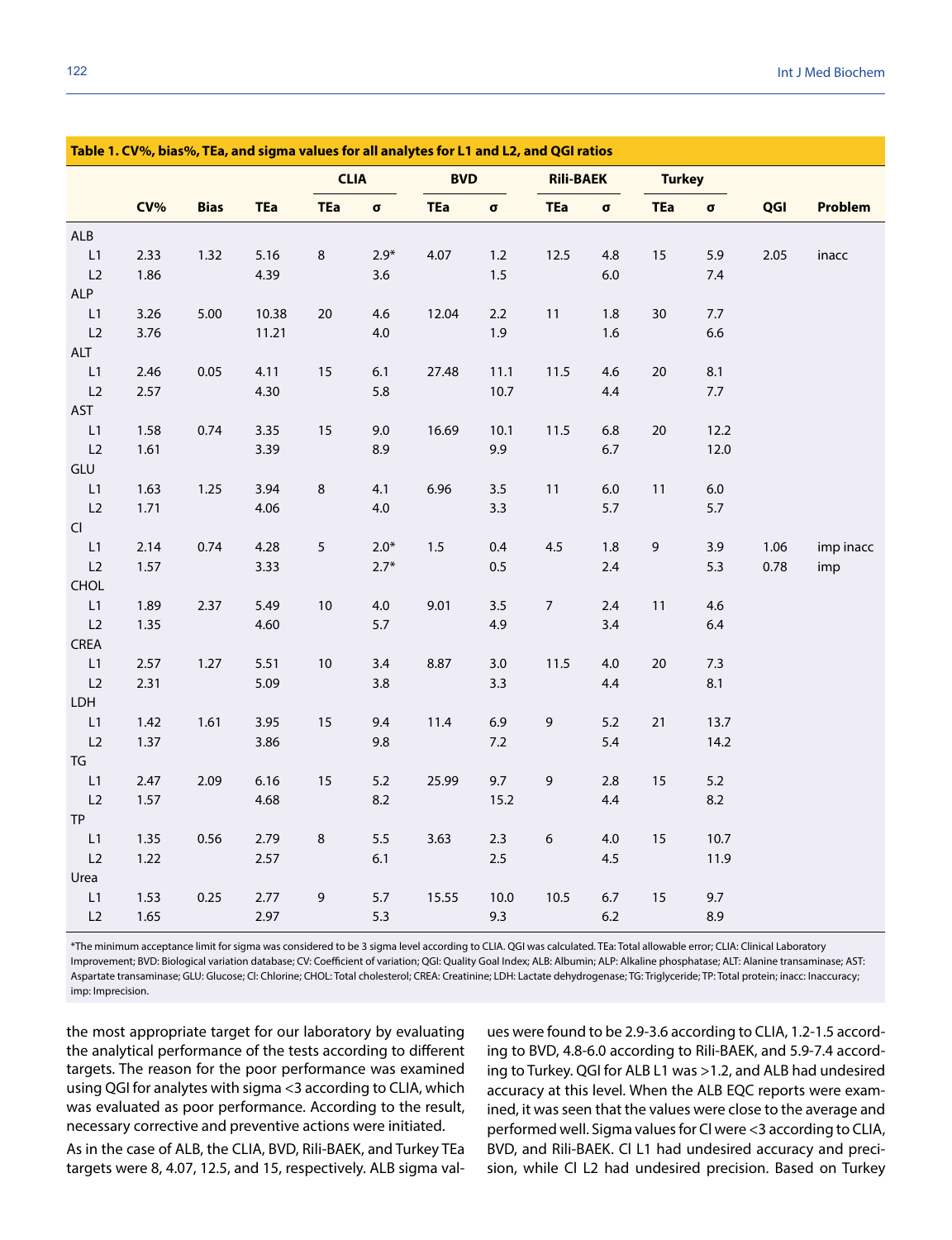|               |             | <b>CLIA</b>    |             | <b>BVD</b>     |             | <b>Rili-BAEK</b> | <b>Turkey</b>        |                        |
|---------------|-------------|----------------|-------------|----------------|-------------|------------------|----------------------|------------------------|
| <b>Groups</b> | Level 1     | <b>Level 2</b> | Level 1     | <b>Level 2</b> | Level 1     | Level 2          | Level 1              | Level 2                |
| Group 1       | ALB         | Cl             | ALB         | <b>ALB</b>     | ALP         | ALP              |                      |                        |
| (σ < 3)       | CI          |                | <b>ALP</b>  | <b>ALP</b>     | CI          | CI               |                      |                        |
|               |             |                | <b>CI</b>   | CI             | <b>CHOL</b> |                  |                      |                        |
|               |             |                | <b>TP</b>   | TP             | TG          |                  |                      |                        |
| Group 2       | <b>ALP</b>  | ALB            | GLU         | GLU            | ALB         | <b>ALT</b>       | ALB                  | GLU                    |
| $(σ=3-6)$     | GLU         | ALP            | <b>CHOL</b> | <b>CHOL</b>    | ALT         | GLU              | $\mathsf{Cl}\xspace$ | $\mathsf{C}\mathsf{I}$ |
|               | <b>CHOL</b> | ALT            | CREA        | <b>CREA</b>    | <b>CREA</b> | <b>CHOL</b>      | CHOL                 |                        |
|               | CREA        | GLU            |             |                | LDH         | CREA             | TG                   |                        |
|               | TG          | <b>CHOL</b>    |             |                | TP          | LDH              |                      |                        |
|               | <b>TP</b>   | CREA           |             |                |             | TG               |                      |                        |
|               | Urea        | Urea           |             |                |             | <b>TP</b>        |                      |                        |
| Group 3       | ALT         | <b>AST</b>     | <b>ALT</b>  | <b>ALT</b>     | <b>AST</b>  | ALB              | <b>ALP</b>           | <b>ALB</b>             |
| (0>6)         | <b>AST</b>  | LDH            | <b>AST</b>  | <b>AST</b>     | GLU         | <b>AST</b>       | <b>ALT</b>           | <b>ALP</b>             |
|               | LDH         | TG             | LDH         | LDH            | Urea        | Urea             | <b>AST</b>           | <b>ALT</b>             |
|               |             | TP             | TG          | TG             |             |                  | GLU                  | <b>AST</b>             |
|               |             |                | Urea        | Urea           |             |                  | CREA                 | CHOL                   |
|               |             |                |             |                |             |                  | <b>LDH</b>           | CREA                   |
|               |             |                |             |                |             |                  | <b>TP</b>            | LDH                    |
|               |             |                |             |                |             |                  | Urea                 | TG                     |
|               |             |                |             |                |             |                  |                      | <b>TP</b>              |
|               |             |                |             |                |             |                  |                      | Urea                   |

CLIA: Clinical Laboratory Improvement; BVD: Biological variation database; ALB: Albumin; Cl: Chlorine; ALP: Alkaline phosphatase; CHOL: Total cholesterol; TP: Total protein; TG: Triglyceride; GLU: Glucose; ALT: Alanine transaminase; CREA: Creatinine; LDH: Lactate dehydrogenase; AST: Aspartate transaminase.

criteria Cl had good performance with 3.9 and 5.3 sigma values. Cl CVs were 2.14-1.57 and showed good repeatability and performed well in EQC reports. Because the ALB and Cl TEas of other guides were lower than Turkey's, sigma values were found to be lower. When the cause of the poor performance was investigated, no problems were found in the CV and bias values of the analytes. Therefore, it was concluded that the TEa targets of Turkey are more suitable for our laboratory.

In this study, we have observed that three parameters with sigma scores <3 were determined according to CLIA, 8 according to BVD, and 6 according to Rili-BAEK, while there were no parameters with sigma score <3 according to Turkey. Considering the number of parameters with low performance, BVD and Rili-BAEK are close to each other, while Turkey's criteria seem optimistic.

Goel et al. [18] compared the CLIA and BVD criteria in the Siemens Dimensions Rxl device. According to the CLIA, BUN (L2-3), ALT (L2-3), AST (L2), TP (L2), and GLU (L2) were found to be sigma <3, while according to BVD, ALP, ALB, TP, GLU, and HDL for both levels, AST, BUN, CREA, ALT, and calcium for L2 were found to be sigma <3. When they evaluated QGI for ALB, ALP, and TP, they found that there was an error in inaccuracy and imprecision for ALB and imprecision for ALP and TP. Erçin [19] reported sigma scores <3 for CHOL [pathologic level (PL)] and for ALB, GLU, CREA, Cl, and TG in both levels according to CLIA. Sigma scores were <3 for CHOL (PL) and ALP, ALB, GLU, CREA, and Cl in both levels according to BVD, and only TG (for both levels) sigma score was <3 according to Rili-BAEK in Abbott Architect c8000 plus (IL 60064, USA) autoanalyzer. He found that there were problems with imprecision and inaccuracy for ALB (normal level) and TG (for both levels) and with imprecision in ALB (PL), GLU, CREA, Cl, and CHOL (PL). Xia et al. [20] have found CHOL, GLU, and TP sigma values to be <3 according to BVD, and CREA sigma values to be <3 according to CLIA. Parallel to our results, Cakmak et al. [21] have stated that ALB, ALP, Cl, and TP tests did not meet the BVD TEa targets. In a similar study, Oktay and Ayyıldız [22] have compared the performances of two biochemistry analyzers according to CLIA targets. The sigma values of ALB, direct bilirubin, Cl, sodium, urea, and TG for IQC L1, and the sigma values of ALB, Cl, and sodium for IQC L2 were <3 on analyzer 1. The sigma values of Cl and sodium for IQC L1, and the sigma values of ALB, direct bilirubin, Cl, and sodium for IQC L2 were <3 on analyzer 2.

The choice of TEa is of critical importance in obtaining the sigma value. A low TEa produces an incorrect low sigma value, while a high TEa can cause one to overlook errors with an incorrect high sigma value. Although there are many different TEa targets for clinical biochemistry, the optimal ones should be determined according to each laboratory's respective conditions and requirements. The requirements should be neither